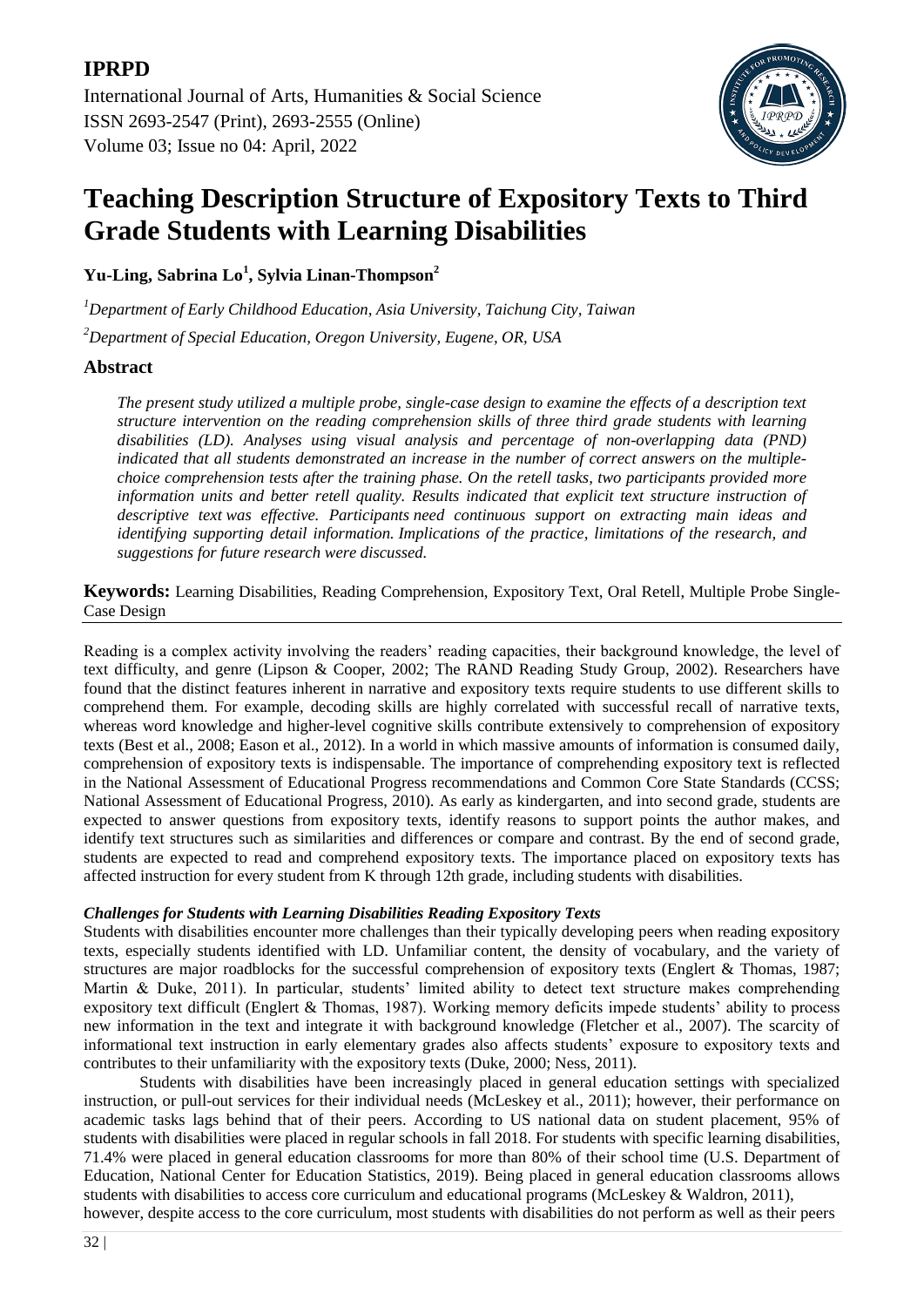in reading (NAEP, 2019).

### *Improving Reading Comprehension for Students with Learning Disabilities*

Researchers have devoted efforts to identifying effective reading comprehension strategies for students with LD and have identified several strategies effective in assisting students with LD comprehend texts (for examples: Gajria et al., 2007; Gersten et al., 2001; Mastropieri et al., 1996). The large effect sizes for strategies researched (M  $= 1.64$ , Gajria et al., 2007; M  $= 1.07$ , Mastropieri et al., 1996) indicate that students with LD can learn from expository texts. In scrutinizing the findings, only a few syntheses have examined studies with expository texts exclusively (Gajria et al., 2007; Ciullo et al., 2014). Two major categories of reading comprehension intervention were identified by Gajria et al. (2007): Cognitive strategies (e.g., identify main idea, text structures, selfquestioning) that help students actively monitor comprehension and content enhancements (e.g., graphic organizers, mnemonic illustrations) that utilize visual displays to aid understanding. Ciullo et al. (2014) examined studies with elementary level students with LD. They found that effect sizes reported for content enhancement were large when compared to medium to large effect sizes for cognitive strategy. The combined results indicate that the use of cognitive strategies at the elementary level is still an under-research topic, especially in third grade when the demands of reading expository texts start to increase.

## *Learning with Expository Text Structures*

The theoretical framework for teaching text structure to facilitate comprehension of readers is grounded in cognitive psychologists' view of human development and learning. Reading (expository text, especially) is a cognitive demanding process. Therefore, employing cognitive strategies to reduce the cognitive load frees up cognitive capacity for comprehension (Britton et al., 1985). Text structure is a cognitive strategy that represents the underlying logical thinking of the author. If readers can identify the authors' organization of the text, less effort is required to understand and remember information authors are trying to convey (Meyer, 1985).

According to Meyer (1985), the three primary levels of expository text are (1) the sentence, also called the microproposition level; (2) the logical organization and argumentation of the text, or the macropropositional level; and (3) the overall organization of the text, or the top-level structure. Five top-level text structures have been identified: description, sequence, comparison, causation, and response (Akhondi et al., 2011; Meyer, 1985; Meyer et al., 1980). Description structure has hierarchical levels. That is, the attribution, settings, and features that are used to describe a topic are subordinate to the topic. Sequence structure is often referred to a time-ordered collection of events or ideas. Authors use chronological order to list items or events. Comparison structure is the structure that authors use to compare two or more events, topics, or objects that have similarities and differences. Causation structure is often used to describe causal relationships between activities, events, or instructions. The last text structure is response. Authors use a problem-and-solution structure to post questions and provide answers. The organization includes two parts: the problem (or the question) and the solution (or the answer) in response to the problem. Signaling (signal words) and visual display of the structure are tools assisting readers in identifying the top-level text structure of expository texts (Akhondi et al., 2011; Meyer et al., 1980).

Research has shown that text structure instruction is more effective than traditional instruction for students with LD or reading difficulties in upper elementary (fifth grade; Armbruster et al., 1987) and in middle school (Bakken et al., 1997; Lovett et al., 1996). Students who received text-structure instruction were more likely to identify the top-level text structure than the control group students (Armruster et al., 1987), and they also recalled more information from the text, as well as transferred the skill to untaught passages (Bakken et al., 1997; Lovett et al., 1996).

Younger elementary students have also shown similar effects (Meyer & Ray, 2011). Findings from a series of studies indicate that second grade students are able to learn to use text structure to obtain content knowledge when provided explicit instruction (Williams et al., 2004; Williams, 2005; Williams et al., 2005; Williams et al., 2007; Williams et al., 2009).

Studies that include students with LD in upper elementary grades and middle school students and typical developing young students have demonstrated the positive effect of teaching students to use text structures, however, research that includes younger students with LD with identified difficulties in reading comprehension are limited. Therefore, the purpose of this study is to examine whether text structure instruction can have a significant impact on the comprehension outcomes of third-grade students with LD. The study addressed the following research questions:

 What is the effect of description text structure training on multiple-choice comprehension test scores of third-grade students with learning disabilities?

What is the effect of description text structure training on information recall task scores of third-grade students with learning disabilities?

 What is the perception of third-grade students with learning disabilities toward description text structure instruction?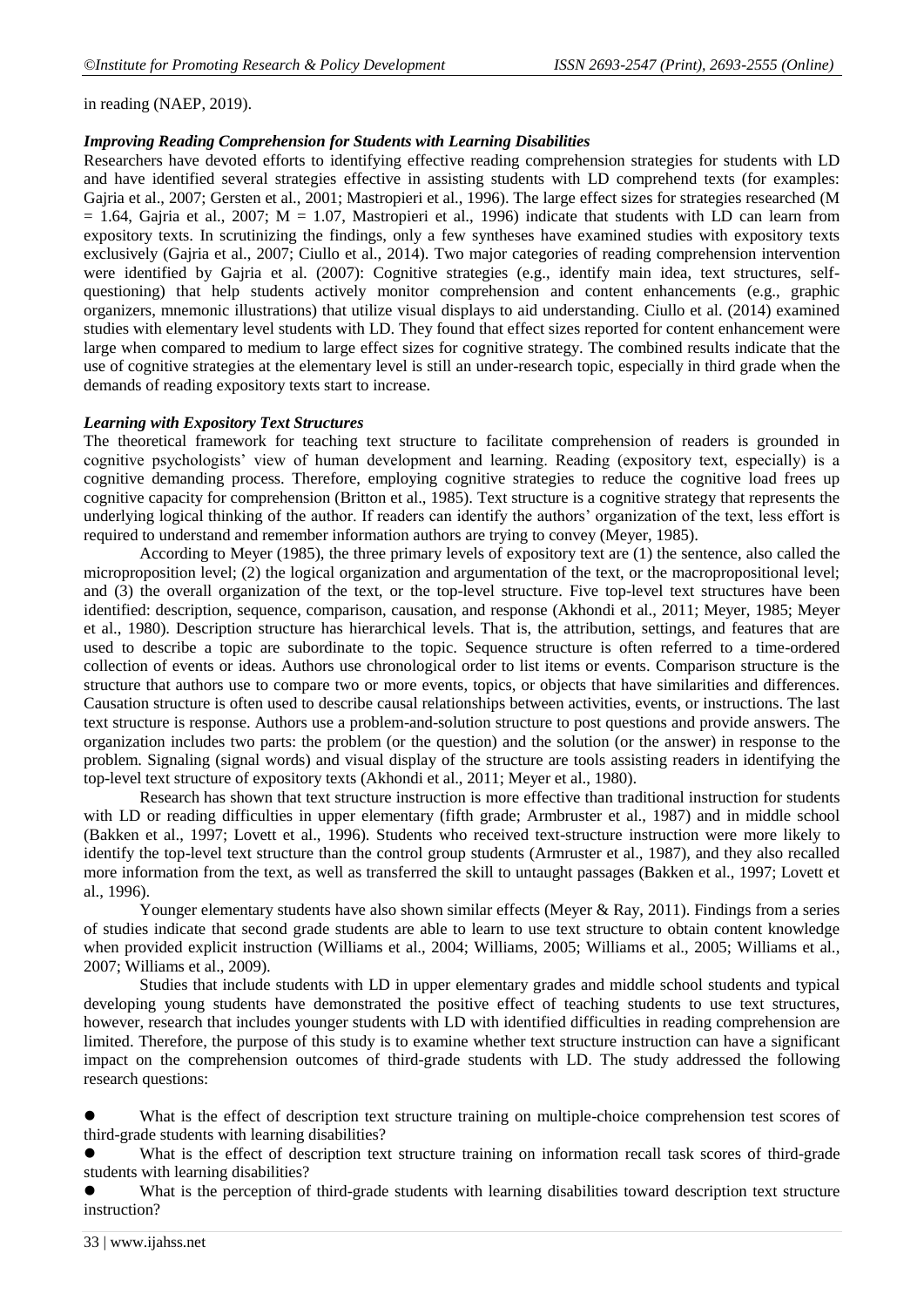## **Method**

# *Setting and Participants*

The study took place in an elementary school located in a predominately rural school district near a fast-growing city in a Southern state of the United States. A majority of the students (73.56%) were Hispanic/Latino, 21.86% were Caucasian, and 2.95% were Black/African American of the year. Students eligible for special education services represented 11.25% of student enrollment and 86.12% students eligible for free or reduced-price meals.

A two-step process was employed to identify participants. First, the teachers were asked to recommend students who met the following criteria: (1) students have reading comprehension difficulties, and (2) reading must be identified as an area of improvement in their IEP goals. Students with learning disabilities whose first language was not English were excluded.

Next, six students who met the initial criteria were administered the Nonsense Word Fluency (NWF) and Oral Reading Fluency (ORF) subtests of the DIBELS (Dynamic Indicators of Basic Early Literacy Skills, 6<sup>th</sup> Edition). To demonstrate severe reading difficulties, the potential participant's DIBELS NWF score must be in the emerging (30–49) or established ( $>50$ ) range while his/her ORF score was in the at-risk range ( $< 66$  for third-grade students) (Fuchs et al., 2001; Kim et al., 2011). All six students met the criteria; however, two students were not identified as having LD and the third student withdrew from the study for personal reasons. Table 1 provides demographic information for the three remaining students.

| Name                                                    | Grade | Age | Ethnicity | Eligibility | Services Received up to date of research (years).                                              | <b>DIBELS</b><br>NWF/ORF |
|---------------------------------------------------------|-------|-----|-----------|-------------|------------------------------------------------------------------------------------------------|--------------------------|
| Brian M.                                                |       |     | Caucasian | LD. SI      | Reading, Math, Math Calculation, Language Arts (1)                                             | 49/21                    |
| Casey N.                                                | 3     |     | Caucasian | LD, SI      | Basic Reading, Written expression, Math calculation,<br>Problem solving, Fine motor skills (1) | 43/28                    |
| Pam R.                                                  |       |     | Caucasian | LD. SI      | Reading, Speech, Language Arts (1)                                                             | 48/36                    |
| <b>Table 1. Demographic Information of Participants</b> |       |     |           |             |                                                                                                |                          |

*Note.* **Student names are pseudonyms; LD = learning disabilities; SI = speech impairment**

All students received pull-out reading services individually from a special education teacher daily for 40 minutes. Project Read<sup>®</sup> was the reading intervention program. The intervention being examined by this study was provided by the first author who had over eight years of teaching and research experience in special education in elementary and middle school levels. All lessons were delivered in a one-on-one setting in a classroom with minimal disturbance. The intervention was delivered outside of core reading time, usually during participants' non-academic courses, such as PE.

# *Intervention Design*

Multiple probe design is a variation of multiple baseline design (Kennedy, 2005) in which two or more baselines are established simultaneously. A single-case multiple probe design across participants was chosen as the most appropriate for the study since the participants in this study had experienced academic difficulties, a continuous baseline involving reading and answering questions might increase students' frustration and decrease their motivation. Multiple probe design also saves time and effort while maintaining sufficient sensibility to the change in student outcome measures (Horner & Baer, 1978).

# *Materials*

Thirty-two reading texts were selected from second-grade decodable readers (Read on Your Own<sup>©</sup>) from the Reach for Reading<sup>®</sup> program (National Geographic School Publishing, 2011). Each text had approximately 100-350 words (average 229 words), averaging 25 sentences per text. All readings were rated with the Flesch-Kincaid Grade Level readability test. The average readability of the readings was 1.28 (range 0.5–2.8). The description text structure, complex words, possible unknown words, number of signal words, complexity of the text, explicitness of main ideas, and explicitness of supporting details of the readers were analyzed to ensure the comparability between texts.

#### **Measures**

# *Comprehension Questions*

Immediately after reading, participants were asked to complete an eight-item comprehension test for each reading. Participants were allowed to refer back to the reading and notes or the organizer they had while they completed the comprehension test. Comprehension questions assessed the following: main idea, detail information, and word meaning.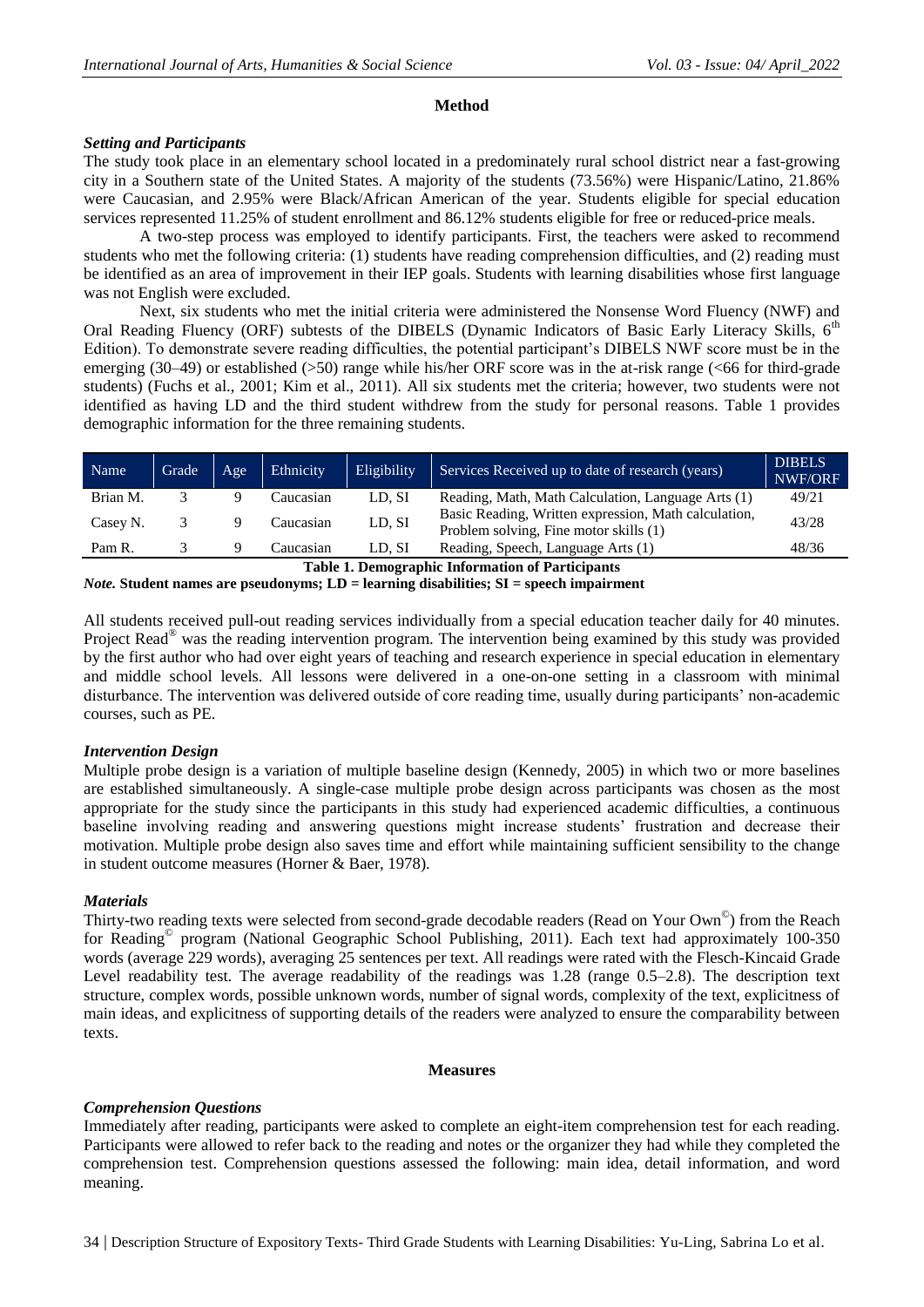### *Oral Retell*

After the multiple-choice test, the participant was prompted to recall information from the reading. Retell has been used to assess reading comprehension (Hansen, 1978; Klingner, 2004; Reed & Vaughn, 2012), and has been proposed as a valid measure of reading comprehension, though it is moderately correlated with standardized reading comprehension measures (Reed & Vaughn, 2012). To be consistent across participants and phases, questions were restricted to: "*Tell me, what is the reading about?*" When the student stopped, the researcher prompted him or her by asking, "*Can you tell me anything else?*" to allow participants to give every possible answer. The oral retells were audio recorded and transcribed verbatim. The oral retell tasks were scored in four ways: the percentage of main ideas, the number of information units, total words, and the quality of retell.

#### *Student interviews*

Social validity is an important indicator on the feasibility of the intervention (Horner et al., 2005). Five open-ended questions designed to elicit participants' perceptions of the text structure strategy were administered after the intervention phase.

## **Procedure**

The study consisted of four phases: baseline, training, intervention, and maintenance. All four phases had similar procedures. Each session lasted 25–35 minutes. The study was conducted over 15 weeks, approximately three sessions per week. All participants entered the baseline phase at the same week. When the first participant demonstrated a stable trend in the baseline, the training phase was initiated.

## *Baseline Phase*

Participants were told to read the article orally or silently and to write notes on the blank paper as they read to assist with comprehension. After completing the reading, the participants were asked to answer the eight-item comprehension test pertaining to the reading. When they completed the test, the text and comprehension questions were removed. They were then prompted to recall information from the text.

#### *Training Phase*

As each participant demonstrated a steady trend in the baseline, he/she was trained on the use of description text structure to increase comprehension. The training phase consisted of three consecutive sessions (35 minutes each) to introduce students to text structures, the difference between narrative and expository structures, and how to use the targeted structure (i.e., description) to assist understanding text better.

The training sessions employed explicit teaching and gradual release of support, which have been found to be effective for students with LD (Gersten et al., 2001; Pearson & Gallagher, 1983). The goal of the training phase was to train students to identify the main idea and supporting details of the description structure text and to use an organizer to organize information independently. The exit criterion for the training phase was met when participants obtained two out of three data points over 60% correct on the comprehension tests.

#### *Intervention Phase*

After completing the training sessions, participants transitioned into the intervention phase. Participants in the intervention phase first received a review of the previous reading. Then, the participant was instructed to read the text, encouraged to write information on the blank piece of paper, and directed to answer the eight-item comprehension test as well as the oral retell.

## *Maintenance Phase*

The maintenance sessions were administered two weeks after the completion of the last data point of the intervention phase. To determine whether the participant maintained the skills taught, two readings were administered in the same week. The procedure for the maintenance phase was the same as that used during the intervention phase.

## *Fidelity and Validity*

Three observers used a fidelity checklist to rate the implementation of the intervention across participants. Approximately 25% of all sessions were observed. Implementation fidelity was 99.9%.

The first author graded all the comprehension tests and coded all oral retell transcripts. A second coder coded 10% of the eight-item comprehension test and 33% of oral retell transcripts. The inter-rater agreements were 100% and 81.35%, respectively, which met the evidence standards provided by Kratochwill et al. (2010).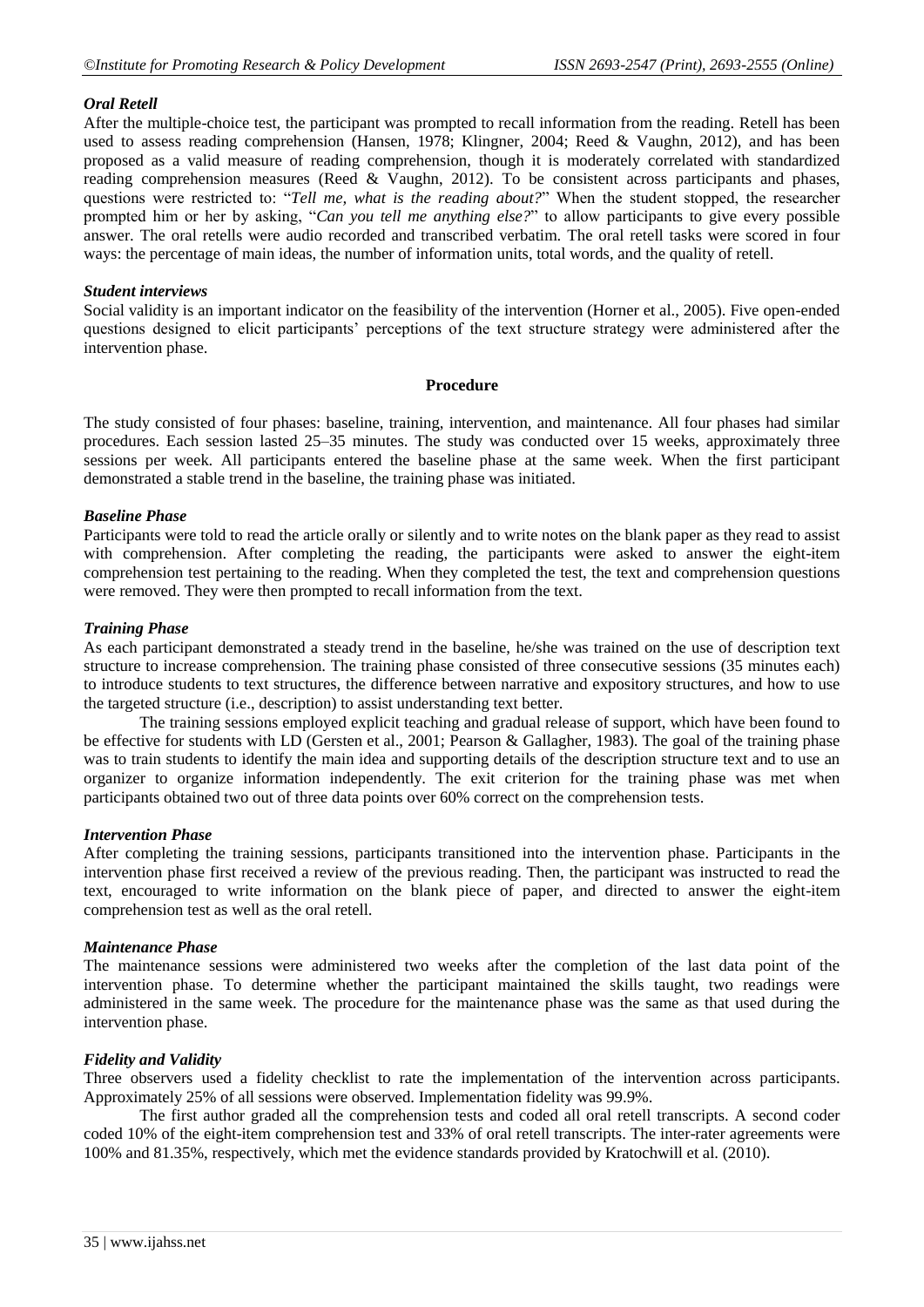#### **Results**

This study examined the effects of description text structure instruction on students' reading comprehension using a multiple-probe, single case design. Data points were plotted and results were examined with visual analysis (Kennedy, 2005; Kratochwill et al., 2010) and PND (Scruggs et al.,1987). An interview was administered at the end of the intervention phase to obtain information on students' perceptions of the training and the intervention.

## **Visual Analysis**

## *Eight-item, Multiple-choice Comprehension Tests*

Throughout the study, the eight-item comprehension tests served as the main reference for decision making to move participants to the next phase, because of the immediacy of scoring. Participants' data were presented in Figure 1.



**Figure 1. Percentage scores on eight-item comprehension tests**

**Casey N.** Casey demonstrated an obvious level change from the baseline phase to the intervention phase. She performed increasingly better when she went into the intervention phase. Although she experienced a downward trend after session #17, the trend went up again towards the end of the intervention phase. Variability in the intervention phase was larger than in the baseline phase. There were two overlapped data points between the baseline and the intervention phase. Overall, Casey improved after the training phase and her data demonstrated a functional relation.

**Brian M.** The average score doubled when he moved from the baseline phase to the intervention phase. The trend during the intervention phase was clearly going upward, except for session #22. In session #22, Brian showed signs of fatigue due to insufficient sleep (Field Notes: 0140513B). The variability was larger in the baseline

phase than it was in the intervention phase. Brian demonstrated immediacy of effect in the training phase, but it was not obvious in the first few sessions of the intervention phase. The overlap of data was found in only one (session #22) between the baseline and the intervention phase.

Pam R. Pam was the last participant to receive training. She demonstrated the highest baseline scores. However, the variability in the baseline phase was greater than it was in the intervention phase. She demonstrated an immediate gain in the training phase, and the trend went down in the first two sessions, but went up stably afterwards in the intervention phase. She also had one overlapped score between the baseline and the intervention phases.

The results of the eight-item comprehension tests indicated that all participants made gains after the training sessions. The functional relationship of expository text structure training was established when examining the level, trend, variability, immediacy of the effect, overlap, and consistency of data patterns across similar phases. Based on the data, training for these students was moderately effective.

## *Oral Retell Tasks*

The results of oral retell contained four elements which are presented in Figures 2 through 5.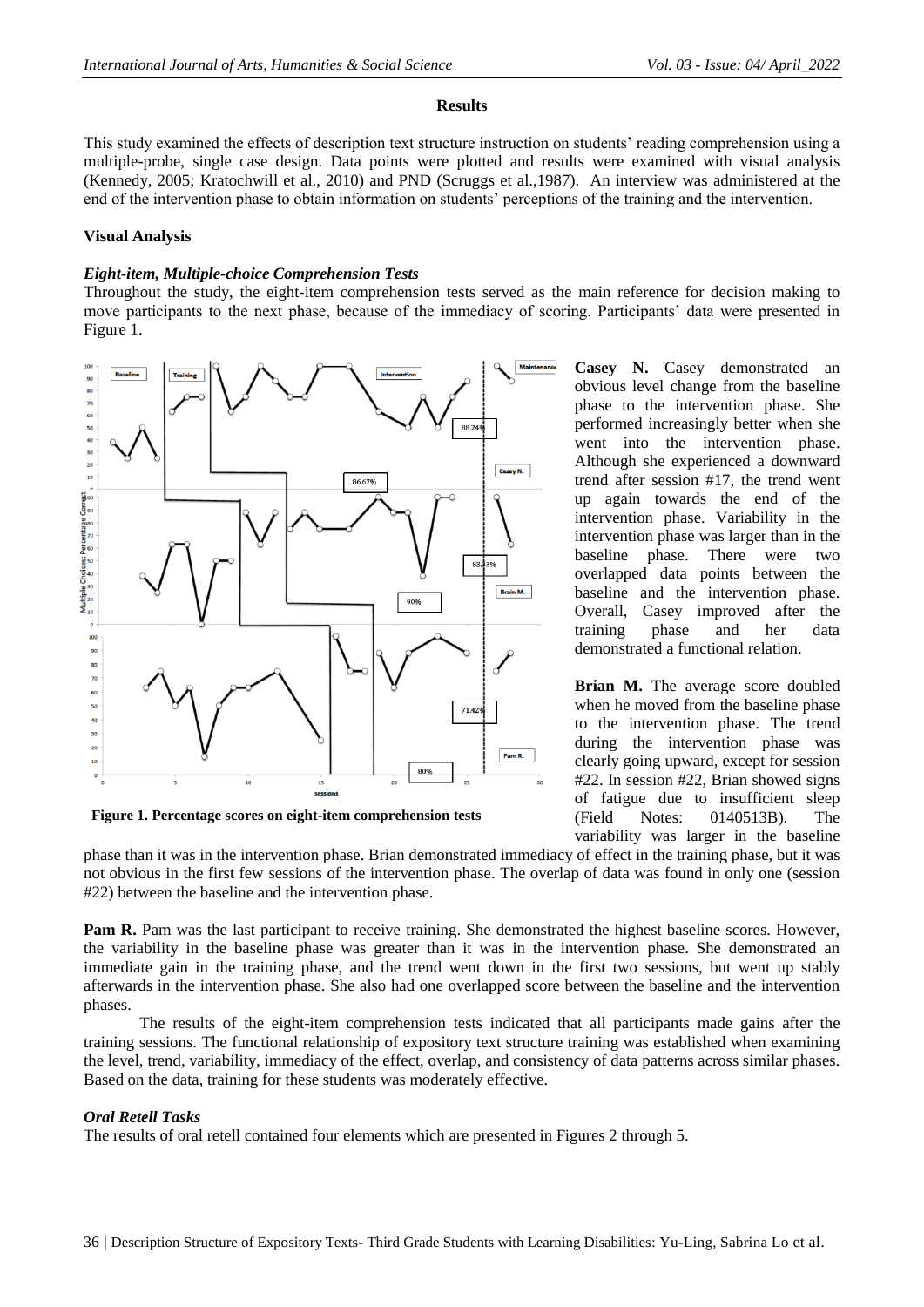#### *Main Ideas*



**Figure 2. Percentage of main ideas of oral retell**

#### *Information Units*

Information units are the smallest units of an idea, a concept, or an object. Figure 3 provides data on information units. The data showed that Casey and Brian provided more information units during the intervention phase than baseline phase. The trend was slightly upward for Casey and Brian, but decreased at the end of the intervention phase. Similar to the results for main ideas, the variability in Casey's and Brian's data were greater in the intervention phase than in the baseline phase. The immediacy of the effect was observed only in Brian's intervention phase. Pam and Casey had significant overlaps between the baseline phase and the intervention phase. In the maintenance phase, Pam provided more information units compared to the intervention phase.

Main ideas are higher-level information units pertaining to the essence of the article or text. A visual analysis of the data indicated that Brian identified more main idea units after training than he did at baseline. His data also had an upward trend in the intervention phase. Casey's intervention data, on the other hand indicated a downward trend, probably because of increasing difficulties of the texts. The variability in Casey's data during the intervention phases was higher than it had been in the baseline phase. The immediacy of the effect was present for Brain and Casey after training, but not for Pam. Pam's data points during the intervention phase overlapped with data points during baseline. In the maintenance phase, all participants remained at a level similar to the level achieved during the intervention phase.



**Figure 3. Percentage of information units of oral retell**



**Figure 4. Total words of oral retell Figure 5. Quality of oral retell**



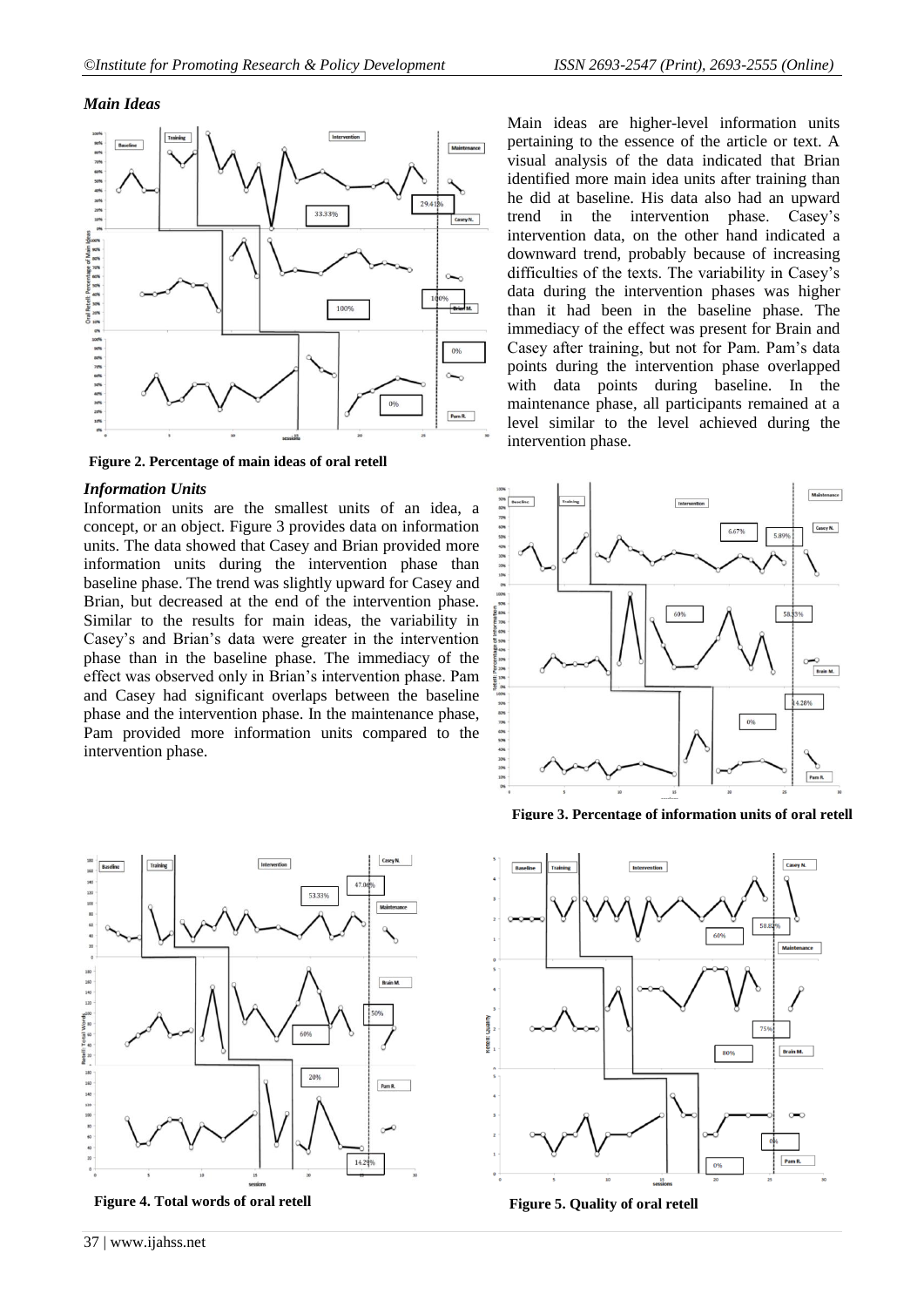# *Total Words*

Figure 4 presents the results for number of total words retold by each participant. An examination of the graph indicates that Casey and Brian uttered more words during the intervention phase than in the baseline phase. The means for the intervention phase were higher than those of the baseline phase (Casey: 41.50 v. 58.00; Brian: 64.14 v. 108.90). Pam's data showed the opposite (Pam: 72.20 v. 58.00). Pam was loquacious during the retell tasks, but most of her utterances were of her personal experience related to the texts. Data variability for each of the three participants was greater during the intervention phase than in the baseline phase, suggesting that participants might utter more words if they read texts of their interests. Again, immediacy of effect was only observed in Brian's data. Casey's data showed a slower increase. Pam and Casey's data points overlapped in the baseline and intervention phase. In the maintenance phase, Pam maintained a similar level when compared to the intervention phase, but Casey and Brian did not.

# *Retell Quality*

The data shown in Figure 5 indicates that the quality of the students' retell improved in the intervention phase. Mean retell quality scores during baseline and intervention were: Casey (2.00 v. 2.60), Brian (2.14 v. 4.20), and Pam (2.00 v. 2.60). Casey and Brian's data trended upward, though they had higher variability in the intervention phases. Casey and Brian increased one or more points over their last data point during baseline after training. They also did not have many overlap scores between the baseline and intervention phases. In the maintenance phase, all participants maintained similar retell quality as they were in the intervention phase.

The results also indicated that the training was more effective for Brian and Casey than for Pam. Again, from examining the level, trend, variability, immediacy of effect, overlap, and the similarity across the same phase, the data indicated that Brian had the greatest gain after training on all four indicators. Casey recalled more information units, total words, and had better retell quality. Pam showed an increase in information units and retell quality.

# **Effect Size Analysis**

# *Eight-item, Multiple-choice Comprehension Tests*

The PND of the intervention phase and intervention phase plus maintenance phase was calculated. For Casey, it was 86.67% and 88.24%. Brian had the PND of 90.00% and 83.33%. Pam had the PND of 80% and 71.42%. All participants demonstrated a moderate to large effect on the multiple-choice comprehension tests.

# *Oral Retell Tasks*

The PND effects of the four indicators of the retell tasks fell in the ineffective range for Casey and Pam, but not for Brian. After training, there was not a notable increase in the percentage of main ideas. There were slight increases on the number of information units, the number of total words, and retells quality; however, based on the data, the overall effectiveness of the training is inconclusive.

For individual performance in recalling main ideas, Brian made a significant increase (100%) in the percentage of main ideas. As for the number of detail information units, Casey and Brian improved after training (Casey: 66.67%; Brian: 60.00%), both in the debatable range of effectiveness. Pam improved slightly in the intervention phase (40.00%), and made more gains on the number of information units in the maintenance phase (57.14%). She may have made more significant progress, if more sessions were administered to her. Casey and Brian had increases in the number of total words (Casey: 53.33%; Brian: 60.00%), but not in the maintenance phase (Casey: 47.06%; Brian: 50.00%). Pam did not recall more total words after training (Pam: 20.00%). Casey and Brian had notable increases in their retell quality scores (Casey: 60.00%; Brian: 80.00%).

The PND on retell tasks by four indicators suggest the training was not effective in increasing participants' recall of main ideas. The training had some effect in increasing the number of Casey and Brian's information units, but was in the debatable range of effectiveness. The training did not have an effect on students' total words spoken, except for Brian who showed a slight improvement. Retell quality improved for Casey and Brian.

## *Social Validity*

All participants comments indicated that the experience was positive. They stated that they internalized the strategy and used them in the maintenance phase (Field Notes: 0140515B, 0140515C, and 0140515P). Although they considered the training a good experience, they expressed honestly that they would not be willing to learn more about other text structures in the future because the training steps and strategies were overwhelming (Field Notes: 0140515C and 0140515P).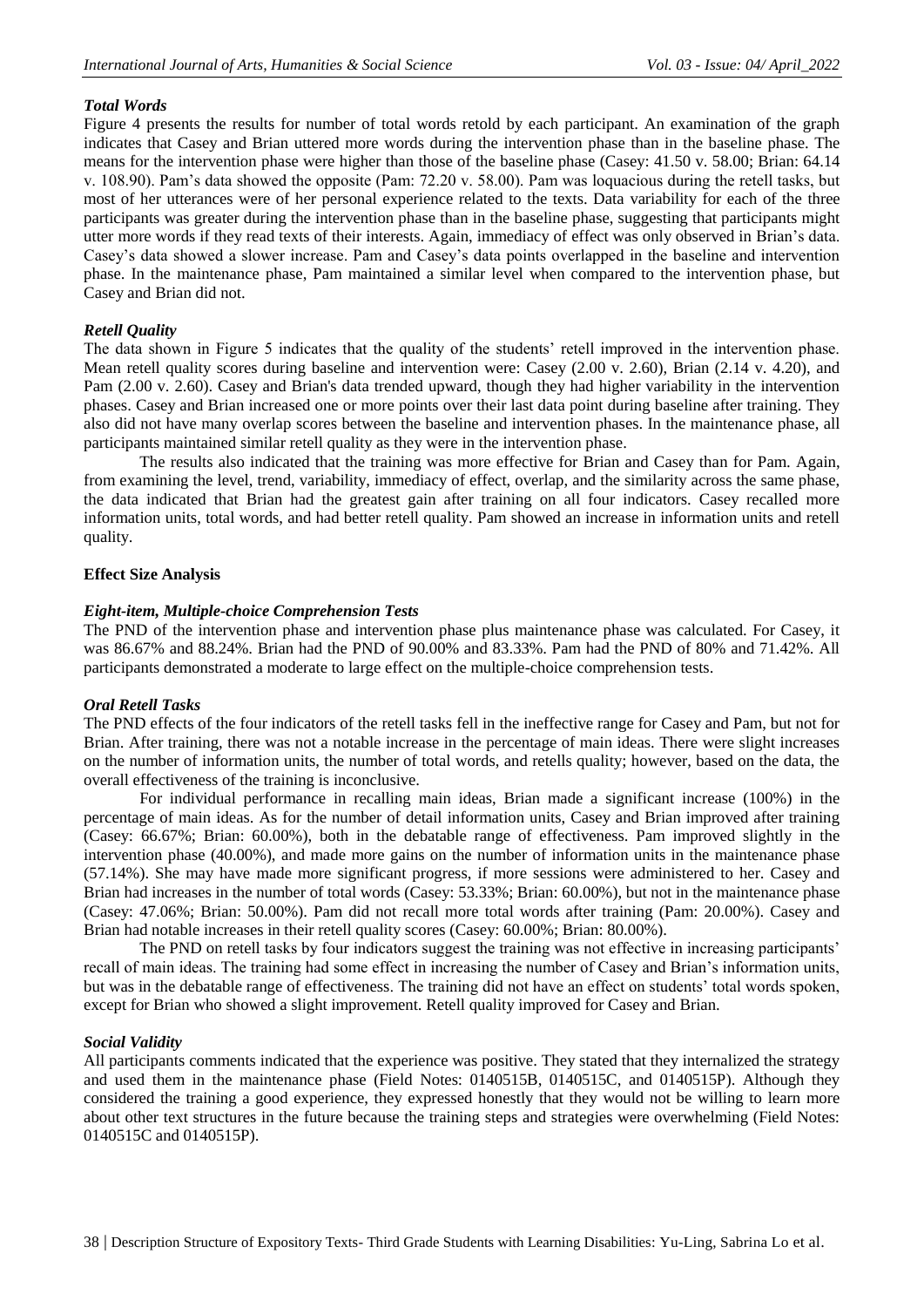#### **Discussion**

Reading informational texts to obtain information and knowledge is one of the learning foci after students have acquired the skills needed to read (Gajria et al., 2007; RAND Reading Study Group, 2002). Students with disabilities, especially those who are experiencing difficulties in reading comprehension need effective strategies to understand the text they read. In the current study, we found that participants comprehended the text well after the intervention phases, however, some concerning signs also showed that their ability to retain important information from the text is not adequate.

## *Teaching Description Text Structure Assists Comprehension*

The results indicated that students with LD responded to the description text structure training when measuring their comprehension using multiple-choice questions. This finding extended the previous research on fifth grade (Armbruster et al., 1987) and seventh to eighth grade (Bakken et al., 1997; Lovett et al., 1996) students with LD, also with a moderate to large effect after receiving training on description text structure of expository texts. It should be noted that this study used single-case design to investigate the effectiveness of the description text structure intervention, while other studies that investigate the effect of text structure (e.g., Bakken et al., 1997) used group design. Although group design demonstrates effects for more students, single-case design is more sensitive to individual change during the intervention phase. For example, Casey's scores decreased towards the end of the intervention phase. In addition, the study also adds to William et al. (2005), Williams et al. (2007), and Williams et al. (2009) findings on teaching text structures to young elementary students. They found that typical and at-risk second-grade students' reading comprehension levels and strategy use of compare-and-contrast and cause-andeffect structure increased after intervention. This study extended the research on the effect of text structure to thirdgrade students with LD.

# *Extended Support on Retell Tasks is Needed*

Despite a moderate to large effect on multiple choice tests, participants did not recall sufficient main ideas and supporting details of the text. The results of the retell tasks explains why some students with LD might seem to understand the content but do not have deep understanding of the main ideas and supporting details.

Multiple-choice reading comprehension tests, a receptive measure, provided participants four choices. Participants had only to pick one correct answer from the four choices. The multiple-choice comprehension tests were considered to measure one aspect of the participants' understanding of the reading texts, whereas the oral retell task, an expressive measure, measured several aspects of comprehension. To perform this task, multiple skills were required. Participants were asked to recall what was read in the text, to organize in their mind the main ideas and the supporting details, and to retell the information in a coherent manner.

Therefore, the results of the present study indicate that although Brian, Casey, and Pam performed well on multiple-choice comprehension tests, not all of them were able to detect higher-level information units (i.e., main ideas). Brian was able to excel on all four indicators in the recall tasks, while Casey and Pam needed extra support in extracting main ideas from the texts and identifying supporting details.

Thus, the oral recall task would be a good assessment to examine students' deeper understanding of the text. Yet, despite this advantage, given the laborious scoring procedure, using retell and examining its four indicators would not be recommended as an efficient tool for teachers to administer to obtain immediate scores for reading comprehension on a regular basis, unless new technology, such as voice identification, would be used.

## *Perceived Usefulness of the Intervention*

Participants generally perceived the training and the intervention to be very helpful for their reading and they indicated that they would like to continue using the training and reading strategies in the future. However, when asked about receiving more training on text structures, their responses were negative. This revealed that students with reading comprehension problems couldn't process large amounts of information. It would have to be divided into small portions and taught with extensive or repeated practices.

## *Implication for Practice*

It is every teacher's wish to equip his/her students to be successful readers ready to face the challenges of this information-loaded world. Students with disabilities who have trouble understanding what they read are at a disadvantage. They are likely to experience lower rates of attaining post-secondary degrees and income compared to their typical developing peers (McLaughlin et al., 2014).

Three implications of the current study can be applied to the current classroom practice. First, this study suggests that teaching description text structure to third-grade students with LD might be effective in helping students learn from expository texts. Components of the current study—explicit instruction on learning description text structure, identifying signal words, and organizing information via a visual display—provide moderate improvement and could be applied to one-on-one instruction. The current study extended previous interventions on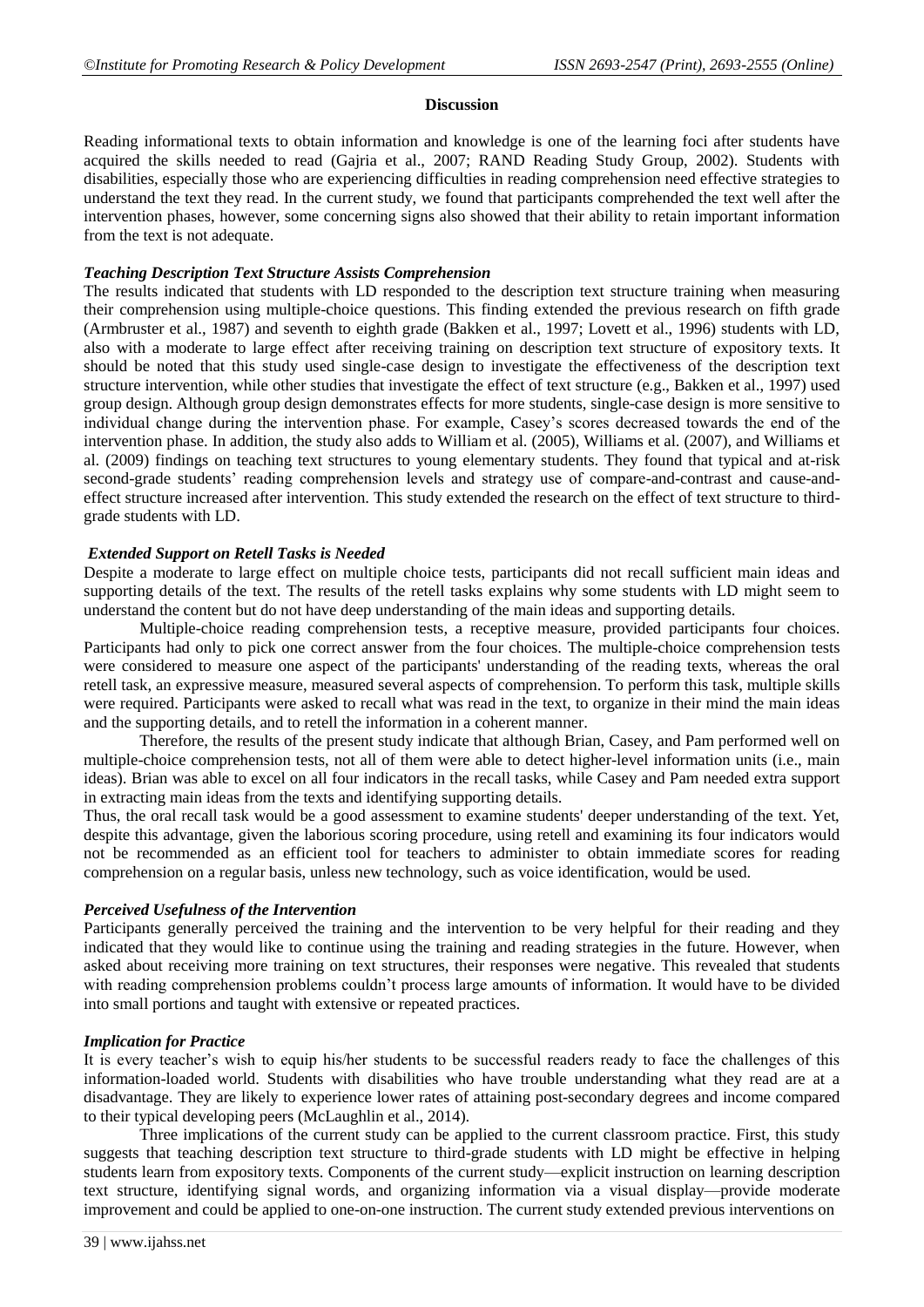teaching text structure to older students with LD (Armbruster et al., 1987; Lovett et al., 1996; Bakken et al., 1997) to younger students with LD.

A second implication derived from the feedback from third-grade students with disabilities towards learning description text structure were positive. They perceived that it was a useful and fun activity. Although the social validity data were not investigated in the previous studies, it was a great reference for educators who are planning to teach text structure. However, teachers should be cautious that students might perceive the process of teaching text structures laborious. Educators would have to identify individual preference to the intervention, in addition to his/her response, when administering text structure instruction.

Lastly, under the scope of tiered-practice, such as response to intervention (RtI), researchers and educators are in need of effective interventions for students who are placed in Tier 3 instruction (Gersten et al., 2008). The findings of the present study can be used as one of the Tier 3 instruction strategies to improve students in reading expository texts.

#### **Limitations of the Study**

Two limitations of the study need to be considered when interpreting the results. First of all, the study contained a small number of participants. Although three participants might be sufficient for a single-case study, it would be more persuasive if more participants were included. According to the standards proposed by Kratochwill et al. (2013), a study is considered to provide "Moderate Evidence" if it includes three demonstrations of effects and at least one non-effect. The current study demonstrated all three third-grade students with LD made significant gains, and therefore, met the standards by Kratochwill et al. (2013).

The other limitation pertained to intervention design. Since signal words were one of the important elements of text structure, they were taught and reviewed in the training sessions. However, signal words were not attended to in-depth in the study. Therefore, it was not clear if participants understood the concept of signal words or the usage of them. Further studies are needed to examine if students understand the concept by using them in a writing measure.

#### **Suggestions for Future Research**

Future research for students with disabilities should replicate the current study and continue to teach different types of text structures. This study explored one type of text structure (i.e., description). Further studies should attempt to systematically implement studies with different types of text structures to students with LD who demonstrate difficulties in reading comprehension. Moreover, studies should also be directed to investigate the effective length of training sessions and the most efficient timing of review sessions. It would take extensive research and multiple studies to accomplish.

While retell was not found to be an efficient progress-monitoring tool (Reed & Vaughn, 2012), it reveals more information than multiple-choice comprehension questions. Future studies should also aim to develop a standardized process to utilize retell as a progress-monitoring tool in examining students' progress in reading comprehension. In light of the complicated scoring procedure of the current study, future studies should explore more practical procedures for classroom teachers without sacrificing the quality of information extracted from retell. Nonetheless, a paucity of studies pertains to elementary students with disabilities learning to incorporate text structure to writing. More studies on text structure intervention for writing expository texts are needed.

### **Acknowledgment**

Our gratitude goes to Michael Burton who gave suggestions on the manuscript.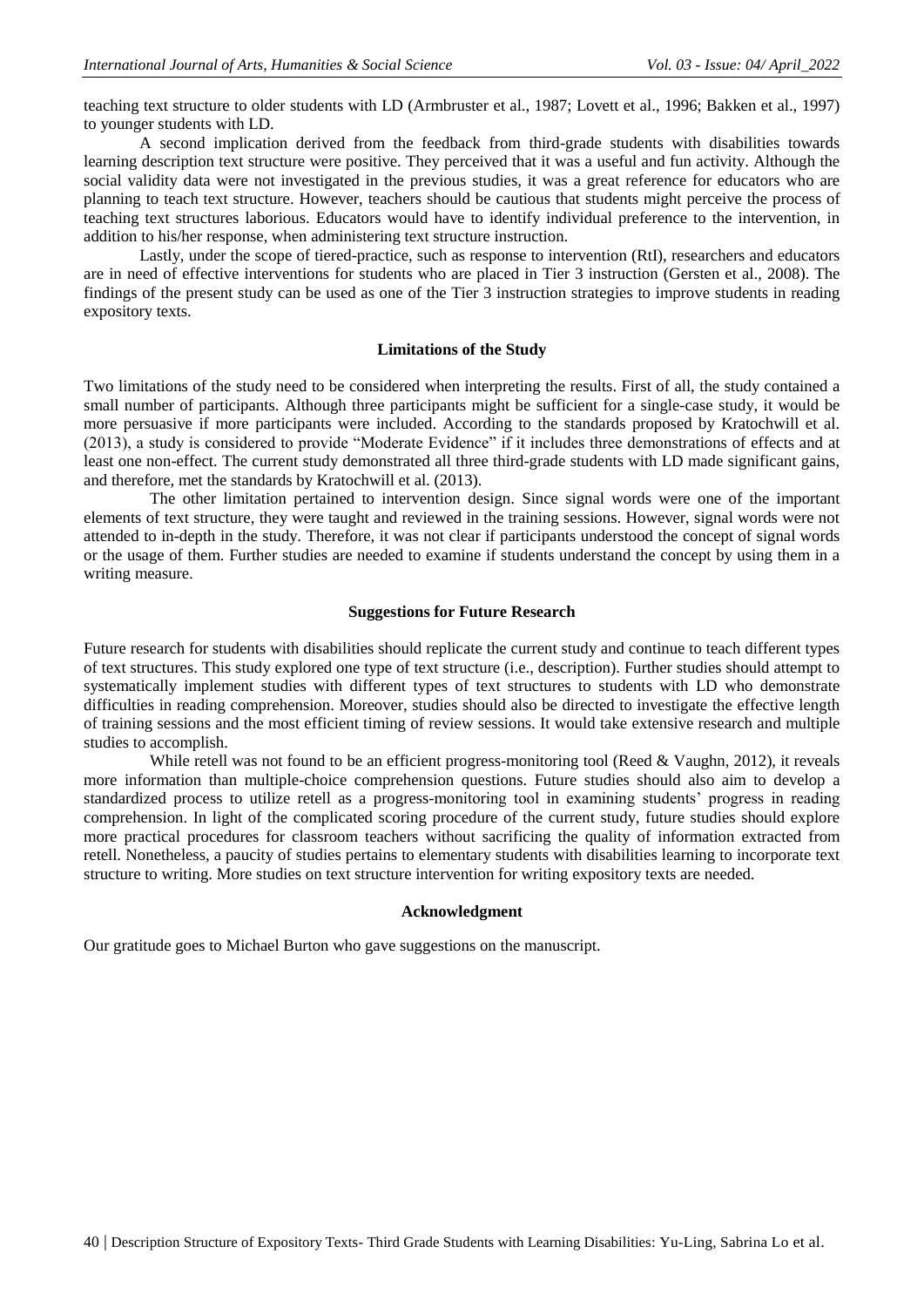## **Works Cited**

- Akhondi, M., Malayeri, F. A., & Samad, A. A. (2011). 'How to teach expository text structure to facilitate reading comprehension.' The Reading Teacher, 64, pp. 368–372.
- Armbruster, B. B., Anderson, T. H., & Ostertag, J. (1987). 'Does test structure/ summarization instruction facilitate learning from expository test?' Reading Research Quarterly, 22, pp. 331–346.
- Bakken, J.P., Mastropieri, M.A., Scruggs, T.E. (1997). 'Reading comprehension of expository science material and students with learning disabilities: A comparison of strategies.' The Journal of Special Education, 31 (3), pp. 300–324.
- Best, R. M., Floyd, R. G., & McNamara, D. S. (2008). 'Differential competencies contributing to children's comprehension of narrative and expository texts.' Reading Psychology, 29, pp. 137–164.
- Boyle, J. R. (1996). 'The effects of a cognitive mapping strategy on the literal and inferential comprehension of students with mild disabilities.' Learning Disability Quarterly, 19, pp. 86–98.
- Britton, B. K., Glynn, S. M., & Smith, J. W. (1985). 'Cognitive demands of processing expository text: A cognitive workbench model.' In B. K. Britton, & J. B. Black (eds), Understanding Expository Text, pp. 11–64. Lawrence Erlbaum.
- Ciullo, S., Lo, Y. S., Wanzek, J., & Reed, D. K. (2016). 'A synthesis of research on informational text reading interventions for elementary students with learning disabilities.' Journal of Learning Disabilities, 49, pp. 257–271.
- Duke, N. K. (2000). ‗3.6 Minutes per day: The scarcity of informational texts in first grade.' Reading Research Quarterly, 35, pp. 202–224.
- Eason, S. H., Goldberg, L. F., Young, K. M., Geist, M. C., & Cutting, L. E. (2012). 'Reader-text interactions: How differential text and question types influence cognitive skills needed for reading.' Journal of Educational Psychology, 104(3), pp. 515–528.
- Englert, C. S., & Thomas, C. C. (1987). 'Sensitivity to text structure in reading and writing: A comparison between learning disabled and non-learning disabled students.' Learning Disabilities Quarterly, 10, pp. 93–105.
- Fletcher, J.M., Lyon, G. R., Fuchs, L. S., & Barnes, M. A. (eds) (2007). Learning disabilities: From identification to intervention. New York, NY: Guilford.
- Fuchs, L. S., Fuchs, D., Hosp, M., & Jenkins, J. R. (2001). 'Oral reading fluency as an indicator of reading competence: A theoretical, empirical, and historical analysis.' Scientific Studies of Reading, 5, pp. 239– 256.
- Gajria, M., Jitendra, A. K., Sood, S., & Sacks, G. (2007). ‗Improving comprehension of expository texts in students with LD: A research synthesis.' Journal of Learning Disabilities, 40, pp. 210–227.
- Gersten, R., Fuchs, L. S., Williams, J. P., & Baker, S. (2001). ‗Teaching reading comprehension strategies to students with learning disabilities: A review of research.' Review of Educational Research, 71, pp. 279– 320.
- Gersten, R., Compton, D., Connor, C.M., Dimino, J., Santoro, L., Linan-Thompson, S., and Tilly, W.D. (2008). Assisting students struggling with reading: Response to Intervention and multi-tier intervention for reading in the primary grades. A practice guide. (NCEE 2009-4045). Washington, DC: National Center for Education Evaluation and Regional Assistance, Institute of Education Sciences, U.S. Department of Education.
- Haager, D., & Vaughn, S. (2013). 'The Common Core State Standards and reading: Interpretations and implications for elementary students with learning disabilities.' Learning Disabilities Research, 28, pp. 5– 16.
- Hansen, C. L. (1978). 'Story retelling used with average and learning disabled readers as a measure of reading comprehension.' Learning Disability Quarterly, 1, pp. 62–69.
- Horner, R. D., & Baer, D. (1978). 'Multi-probe technique: A variation of the multiple baseline.' Journal of Applied Behavior Analysis, 11(1), pp. 189–196.
- Horner, R. H., Carr, E. G., Halle, J., McGee, G., Odom, S., & Wolery, M. (2005). 'The use of single-subject research to identify evidence-based practice in special education.' Exceptional Children, 71, pp. 165–179.
- Kratochwill, T. R., Hitchcock, J. H., Horner, R. H., Levin, J. R., Odom, S. L., Rindskopf, D. M. & Shadish, W. R. (2010). ‗Single-case designs technical documentation.' http://ies.ed.gov/ncee/wwc /pdf/wwc\_scd.pdf
- Kratochwill, T. R., Hitchcock, J. H., Horner, R. H., Levin, J. R., Odom, S. L., Rindskopf, D. M., & Shadish, W. R. (2013). ‗Single-case intervention research design standards.' Remedial and Special Education, 24, pp. 26– 38.
- Kennedy, C. H. (2005). Single-case designs for educational research. Boston, MA: Pearson Education.
- Kim, Y., Wagner, R. K., & Foster, R. (2011). 'Relations among oral reading fluency, silent reading fluency, and reading comprehension: A latent variable study of first-grade readers.' Scientific Studies of Reading, 15, pp. 338–362.

Klingner, J. K. (2004). 'Assessing reading comprehension.' Assessment for Effective Intervention, 29, pp. 59–70.